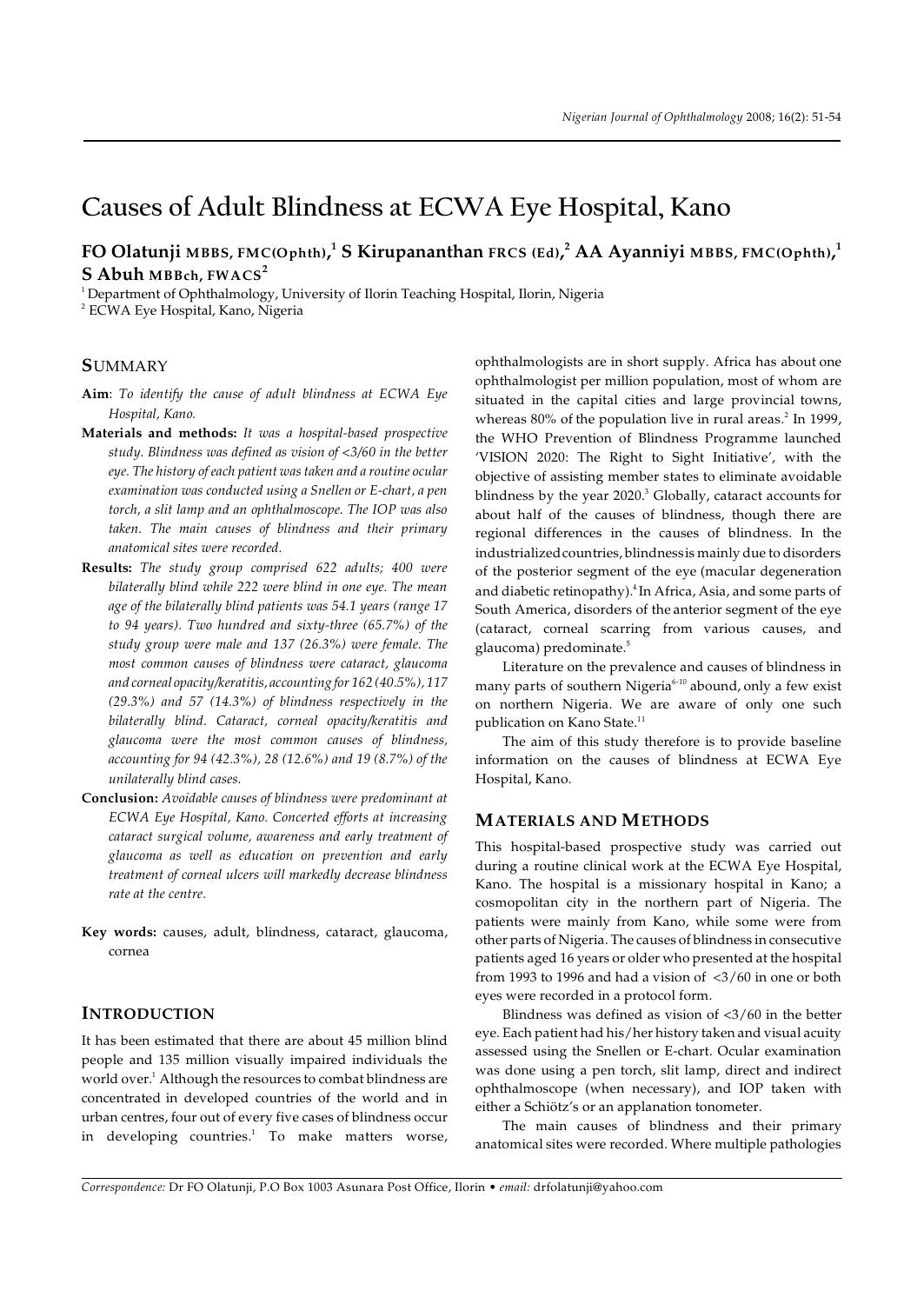#### *FO Olatunji, S Kirupananthan, AA Ayanniyi, S Abuh*

were found, the primary cause contributing to blindness at the time of presentation was recorded. One main cause was then selected for each eye. Other causes were recorded as associated causes. Attempts were made to identify the aetiology of the anatomical problems leading to blindness.

## **RESULTS**

During the 4 years of the study, a total of 707 blind patients were seen. Six hundred and twenty-two (88%) of them were adults. Four hundred of them were bilaterally blind while 222 were blind in one eye.

The study cohort comprised 417 male (67.0%), and 205 female (33.0%). The mean age was 52.8 years and the range was 16 to 94 years. Figure 1 shows the age distribution of all the patients. The most common causes of blindness in one or both eyes were: cataract 256 (41.2%), corneal opacity/ keratitis 85 (13.7%) and glaucoma 136 (21.9%).



**Figure 1.** Age distribution of blind patients.

## **Unilateral Blindness**

The mean age of the unilaterally blind patients was 50.4 years (range 16 to 90 years). There were 154 (69.4%) male and 68 (30.6%) female participants. Cataract, corneal opacity/keratitis and glaucoma were the most common causes accounting for 94 (42.3%) 28 (12.6%) and 19 (8.7%) of the cases. Other causes are as shown in figure 2.

## **Bilateral Blindness**

The mean age of the bilaterally blind patients was 54.1 years (ranging from 17 to 94 years). There were 263 (65.7%) male and 137(26.3%) female participants. The most common causes of blindness were cataract, glaucoma and corneal opacity/keratitis accounting for 162 (40.5%), 117 (29.3%) and 57 (14.3%) of blindness respectively. Other causes are shown in figure 2.

The highest rate of blindness (28.5%) was found in the 56-65 years age group in both the unilaterally and bilaterally blind patients (figure 2).



**Figure 2.** Causes of blindness

Causes of corneal opacity included trachoma detected in 14 patients, trauma in 5 patients, and harmful traditional practices in 3 patients. The causes in the remaining patients dated back to their childhood, probably due to measles and vitamin A deficiency.

#### **DISCUSSION**

There is substantial regional diversity in climate, social norms as well as health indicators across Nigeria. These impact on disease patterns in different regions. Some ophthalmic diseases that are common in the northern part of Nigeria are not common in the southern part of the country. $6.12,13$  Although substantial literature exists on the prevalence and causes of eye disease in the south; only a few studies have been carried out in the north. This informed the collection and analysis of data between 1993 and 1996 to serve as baseline information.

The mean age of 54.1 years, found in the bilaterally blind patients, is similar to the findings of other researchers<sup>6,8</sup> in the country. The high rate of blindness found among the patients in the 56 to 65 years age group is also similar to the findings in a previous work $6$  but is at variance with the findings of other studies. $^8$ 

Our findings revealed that blindness is more common among the male subjects (67.0%), compared with 33% in female participants (33.0%). This agrees with the findings of Adegbehingbe et al.<sup>10</sup> in a community-based study**,** but is at variance with the findings of other workers who found equal sex distribution in a community-based study  $^6$  and in an outpatient setting. 8

These findings are at variance with the generally reported gender distribution<sup>14,15</sup> that the rate of blindness among female patients is higher than that of the male patients. This may be due to higher hospital attendance rate by men.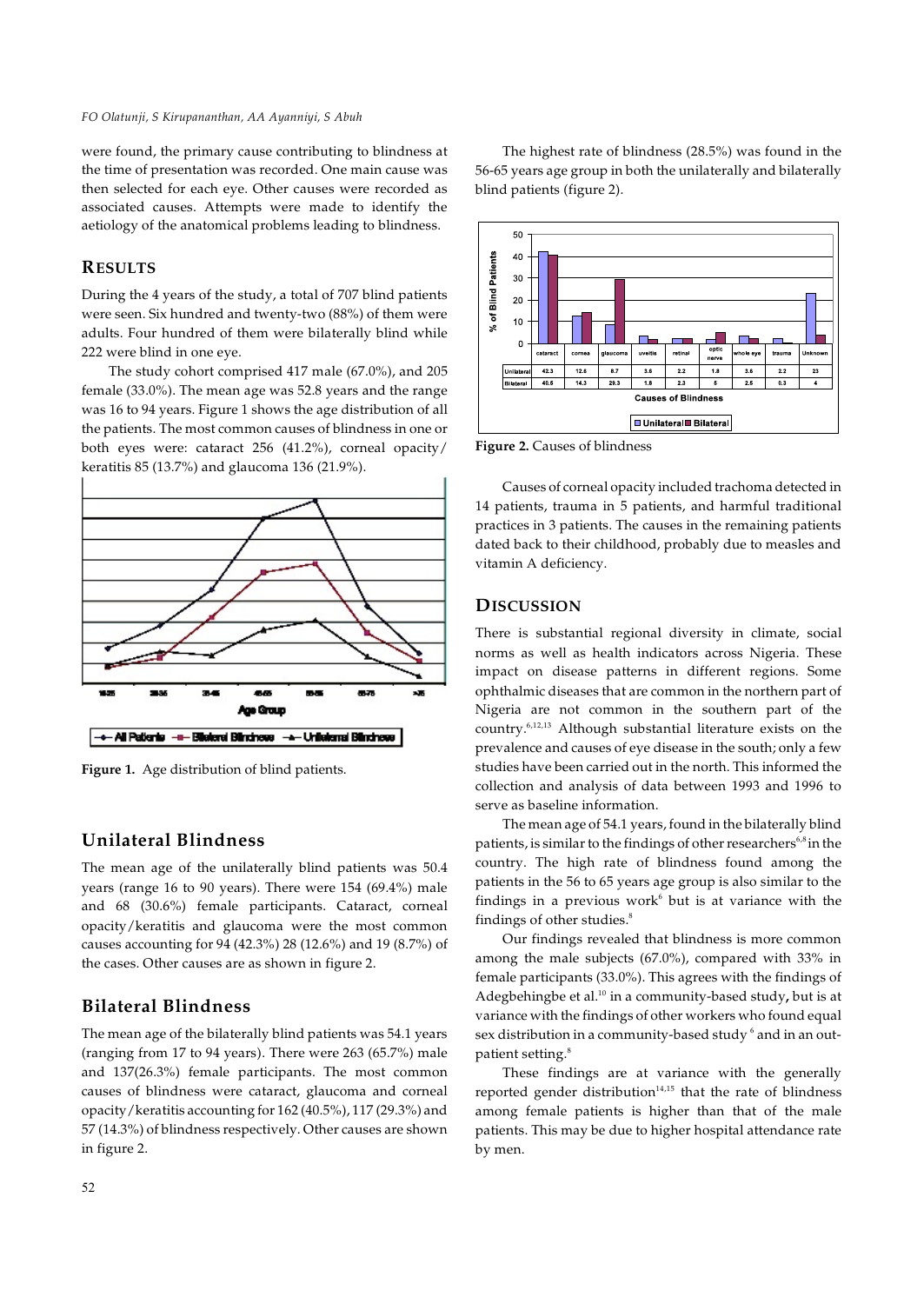The causes of blindness in the patients depict the typical scenario in developing economies where preventable or treatable causes predominate.

As found in the present study, cataract is the most common cause of bilateral and unilateral blindness. Cataract was found to be the most common cause of blindness by workers in Nigeria,  $6-11$  in other regions of Africa<sup>16-20</sup> and in developing countries. $21$  This differs from the findings in industrialized countries, $^{26,27}$  where posterior segment causes such as optic atrophy, myopic macular degeneration or retinitis pigmentosa were the leading causes of blindness.

A reduction in the occurrence of cataract blindness could be facilitated by improvements in overall eye care delivery and increased rate of cataract surgery. Cataract surgical rate (CSR) in Africa is the lowest compared with the rest of the world.<sup>28</sup> This rate can be increased by removing the barriers to cataract surgery, such as distance and costs as well as increased awareness of the availability and benefits of surgery. Community health workers should be employed in the rural areas to perform simple vision tests and ophthalmologists should be encouraged to participate in community outreach programmes. Community groups, philanthropists and donor organizations should also be urged to sponsor indigent patients.

Glaucoma was the second most common cause of bilateral blindness and the third most common cause of unilateral blindness found in the study. Oluleye<sup>8</sup> and  $Dawodu<sup>9</sup>$  found glaucoma to be the second most common causes of both unilateral and bilateral blindness. It was the third most common cause of blindness in a community study in Kano,<sup>19</sup> due probably to high prevalence of trachoma in the area.

There are many challenges to the prevention of blindness from glaucoma. These include lack of awareness of the disease, lack of a simple screening test, poor acceptance of surgical treatment, and lack of visual recovery after treatment. The peculiar problems in our environment are: limited access to varieties of medications for glaucoma treatment and late presentation. Poor awareness of glaucoma is a global problem.<sup>29, 30</sup> Measures to control blindness from glaucoma include:

- 1. identifying opportunities for diagnosing glaucoma, such as examination of patients at the time of refraction testing, before or after cataract surgery and the relatives of glaucoma patients who accompany them to the clinic for treatment
- 2. ensuring that glaucoma screening is part of regular eye checks, particularly for persons at increased risk, such as those with a positive family history, advanced age or ethnicity
- 3. ensuring that eye-care units are adequately equipped for the diagnosis and treatment of glaucoma.
- ensuring that effective, low-cost eye drops are available for lowering intraocular pressure
- 5. strengthening advocacy and awareness targeting the public, eye health-care professionals and policy-makers about glaucoma and the risk for visual loss if it is undiagnosed and untreated
- 6. strengthening human resource development, with adequate training in the diagnosis and management of glaucoma.

Corneal reasons were the third most common cause of bilateral and the second most common causes of unilateral blindness. Dawodu $^{\circ}$ and the workers in Taiwan $^{\scriptscriptstyle{17}}$  and Sudan $^{\scriptscriptstyle{21}}$ found corneal reasons to be the third most common cause of blindness.

The epidemiology of corneal blindness is diverse and highly dependent on the ocular diseases that are endemic in each geographical area. The main diseases which cause corneal blindness are trachoma, xerophthalmia, measles, corneal ulcerations and keratitis, onchocercosis, ophthalmia neonatorum, leprosy, injuries and harmful therapeutic practices. Risk groups are small children, isolated rural communities, unhealthy urban communities, out of place populations, and under-fed populations. Treatment of ulceration and opacity is very challenging. Antibiotic and antifungal treatment for microbial keratitis is relatively costly and the visual outcome is almost invariably poor. In many developing countries antifungal medications are not available at any price. As in the case of corneal blindness due to trachoma, a corneal transplant in the scarred vascularized tissue that follows a severe corneal infection is rarely successful. Because of the difficulty of treating corneal blindness once it has occurred, public health prevention programmes are the most cost-effective means of reducing corneal blindness. This can be achieved through individual and collective hygiene measures. Early institution of therapeutic measures, vaccination against measles, improvement of maternal and child care, and sanitation as well as nutrition education.

Cases of refractive errors were not found in this study because refractive error was not an entity recognized as a cause of blindness at the time of data collection for this study. Moreover, refractive errors more often lead to visual impairment rather than blindness.

#### **CONCLUSION**

Avoidable causes of blindness are predominant among eye patients at ECWA Eye Hospital, Kano. Concerted efforts at increasing cataract surgical volume, promoting awareness and early treatment of glaucoma as well as education on prevention and early treatment of corneal ulcers will markedly decrease blindness rate at the centre.